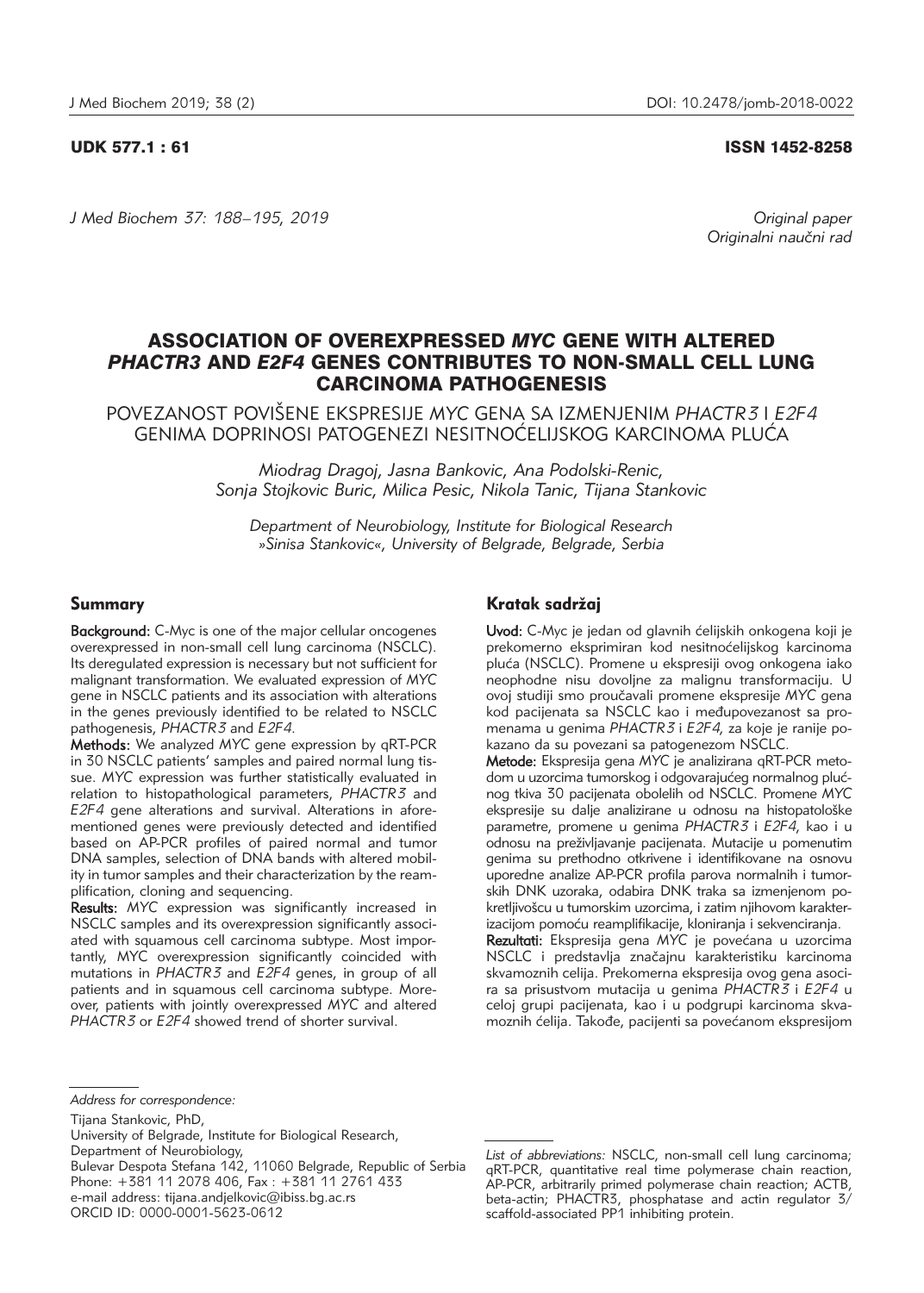Conclusions: Overall, *MYC* is frequently overexpressed in NSCLC and it is associated with mutated *PHACTR3* gene, as well as mutated *E2F4* gene. These joint gene alterations could be considered as potential molecular markers of NSCLC and its specific subtypes.

Keywords: *E2F4*, *MYC*, Non-small cell lung carcinoma, *PHACTR3*

#### Introduction

For more than 3 decades lung cancer has been the most common type of human malignancies, representing approximately 12–13% of all newly diagnosed cancer cases worldwide (1, 2). The estimated number of lung cancer related deaths has been constantly rising during this period (2). Although there have been improvements in lung cancer patient survival, it is still very poor with less than 18% 5-year survival rate (3). Therefore, scientists are persistently looking for novel and reliable molecular markers to improve diagnosis of lung cancer, optimize treatments and enable monitoring disease progression and response to therapy. Molecules that regulate cellular processes essential for maintaining malignant phenotype, such as c-Myc oncogene, stand out as promising candidates to serve as molecular markers. This nuclear phosphoprotein functions as transcriptional regulator of multiple genes and controls cell proliferation, induces apoptosis, and regulates stemness, senescence, metabolism and genome stability (4). Its expression is deregulated in number of human cancers including breast cancer, Burkitt's lymphoma, medulloblastoma, neuroblastoma and lung cancer (5). In most studies on non-small cell lung carcinoma (NSCLC), a predominant clinical form of lung cancer, c-Myc protein is overexpressed in 40–75% of cases (6–9). Even though it is highly expressed in NSCLC, it does not associate with histopathological parameters and its prognostic value for this type of lung cancer is not clear (7, 9, 10). These data implicate that c-Myc is important for NSCLC pathogenesis but not sufficient to individually drive this process. Accordingly, we evaluated expression of *MYC* gene in 30 NSCLC patients' samples and analyzed its association with histopathological parameters and patients survival. Our main focus was to investigate the possible association of *MYC* expression with alterations in the genes previously identified to be related with NSCLC pathogenesis, *PHACTR3* and *E2F4* (11). The aim was to determine their mutual importance for NSCLC pathogenesis and potential to serve as molecular markers of this disease. Association analyses of *MYC* overexpression and aforementioned gene alterations were performed on whole set of patients' samples and samples stratified according to histopathological parameters. To evaluate their joint prognostic signifcance we analyzed their effects on patients' survival.

*MYC* gena i istovremeno mutiranim *PHACTR3* ili *E2F4* genima su pokazali trend kraćeg preživljavanja.

Zaključak: Povećana ekspresija MYC gena je prisutna sa visokom učestalošću kod NSCLC i povezana je sa mutiranim *PHACTR3* genom, kao i mutiranim *E2F4* genom. Ove združene genske promene se mogu razmatrati kao potencijalni molekularni markeri NSCLC i njegovih specifičnih podtipova.

Ključne reči: *E2F4*, *MYC*, nesitnoćelijski karcinom pluća, *PHACTR3*

## Materials and Methods

## *Tissue samples*

We analyzed paired tumor samples and adjacent normal lung tissue from 30 patients with NSCLC who underwent surgery at the Clinic for Thoracic Surgery (Belgrade, Serbia). The specimens were frozen in liquid nitrogen, where they were kept until DNA and RNA extraction. The samples were collected and used after obtaining patients' informed consents and approval from the Ethics Committee, in accordance with the ethical standards laid down in the 1964 Declaration of Helsinki and its later amendments. Diagnosis of NSCLC and its classification according to histological subtype, grade stage, and lymph node invasion were established by histological analyses of the surgical specimens. Distribution of all specimens by relevant histopathological parameters was presented previously (11). Overall, 9 adenocarcinomas and 21 squamous cell carcinomas were included in the study. 26 NSCLC samples were well to moderately differentiated (grade 1/2), while 4 were poorly differentiated (grade 3). 16 samples were in early pathological stages (stages I/II), and 14 cases were in late stage (stage III). Lymph node invasion was observed in 25 samples. Neither pre-surgical chemotherapy nor radiotherapy had been administered.

#### *RNA extraction and Reverse Transcription*

Total RNA was isolated from tumor and corresponding normal tissues samples of all 30 NSCLC patients. The isolation was carried out using Trizol® reagent (Invitrogen Life Technologies, USA) according to the manufacturer's instructions. RNA was quantified by spectrophotometry and quality was verified by agarose gel electrophoresis. Subsequently, reverse transcription reactions were performed using  $2 \mu$ g of total RNA, with a High-capacity cDNA reverse transcription kit (Applied Biosystems), following the manufacturer's protocol.

#### *Quantitative real-time PCR*

Quantitative real time PCR (qRT-PCR) was performed to evaluate the mRNA expression level of *MYC* gene. PCR reactions with 100 ng of cDNA were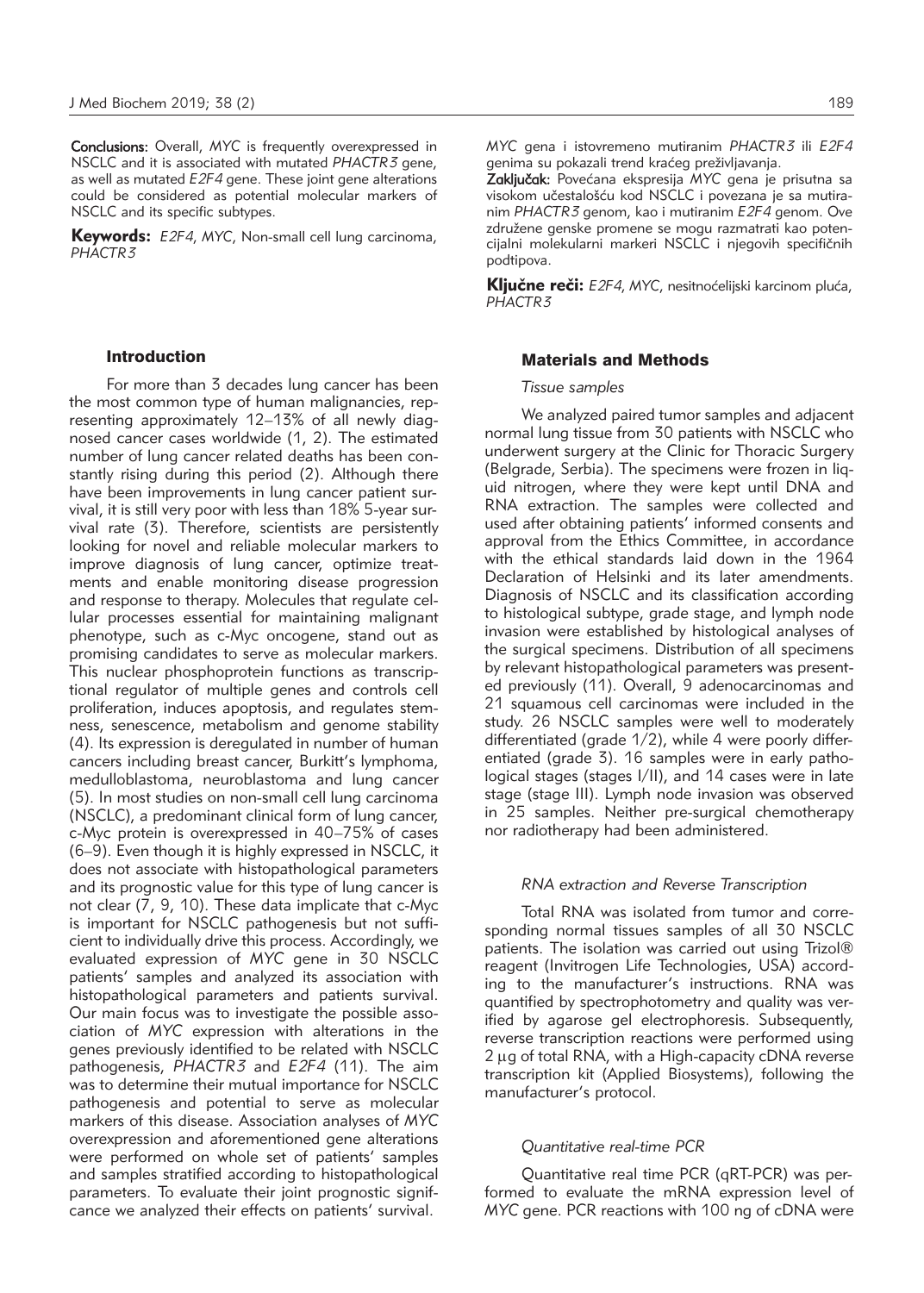performed using pair of primers specific for *MYC* transcripts (12). For each sample *ACTB* was used as a reference gene for the normalization of target gene expression (13). The primer sequences were as follows: 5'-CAA GAG GCG AAC ACA CAA CGT CT-3' (sense) and 5'-AAC TGT TCT CGT CGT TTC CGC AA-3' (antisense) for *MYC*, and 5 -TGG ACA TCC GCAAAG ACC TGT AC-3 (sense) and 5-TCA GGA GGA GCA ATG ATC TTG A-3 (antisense) for the ACTB. PCR reactions were performed using a Maxima SYBR Green/ROX qPCR Master Mix (Thermo Fisher Scientific, USA) on a QuantStudio 3 Real-Time PCR system (Thermo Fisher Scientific, USA) according to the manufacturer's recommendations. Each sample was tested in triplicate and relative gene expression levels were analyzed by the 2-∆∆Ct method (14).

# *Identification of NSCLC associated genes*

In our preceding study we identified several genes not previously related to NSCLC pathogenesis (11). Overall procedure of identifying those genes included: DNA isolation, generation and comparison of AP-PCR profiles of paired normal and tumor DNA samples, selection of DNA bands with altered mobility in tumor versus matching normal samples and their further characterization through the reamplification, cloning and sequencing.

# *DNA extraction*

DNA was extracted using the phenol/chloroform/isoamyl alcohol method (15). The quality of the DNA was verified by electrophoresis on 0.8% agarose gel and staining with ethidium bromide. The DNA concentration was established spectrophotometrically.

# *AP-PCR DNA fingerprinting*

AP-PCR (Arbitrarily Primed Polymerase Chain Reaction) was used to generate DNA fingerprint profiles of paired DNA samples, normal and tumor, of the same patient (16). In short, six different, randomly chosen, primers were used to amplify DNA, initially under low-stringency conditions and then at highstringency conditions, to generate informative fingerprints of moderate complexity that could distinguish tumor from normal tissue. The reactions were performed in a GeneAmp® PCR System 9700 (Applied Biosystems, Foster City, CA, USA) using PCR reaction kits supplied by Fermentas Life Sciences (Lithuania). Each reaction consisted of an initial denaturation step (95 ˚C for 5 min), 4 cycles at low-stringency conditions (specific for each primer), 35 cycles at highstringency conditions (specific for each primer), and a final extension (72 ˚C for 7 min). Five out of six tested primers (p53 A, MDR A, E5A p53, GAPDH A, and GAPDH S) produced informative sequence alterations differentiating normal from tumor tissue. Primer sequences, AP-PCR amplification profiles and

| Primers        |                                          | Amplification profiles           |                                  |                                                                                                    |
|----------------|------------------------------------------|----------------------------------|----------------------------------|----------------------------------------------------------------------------------------------------|
|                | Sequences                                | Low-stringency<br>conditions     | High-stringency<br>conditions    | Reaction conditions                                                                                |
| p53A           | 5'-TTG GGC AGT GCT<br>CGC TTA GT-3'      | 95 °C 30"; 40 °C 2';<br>72 °C 1' | 95 °C 30"; 60 °C 2';<br>72 °C 1' | 0.2 mmol/L each dNTP<br>$3.5$ mmol/L MgCl <sub>2</sub><br>5 µmol/L primer<br>1U Taq DNA Polymerase |
| MDR A          | 5'-GTT CAA ACT TCT<br>GCT CCT GA-3'      | 95 °C 30"; 40 °C 2';<br>72 °C 1' | 95 °C 30"; 58 °C 2';<br>72 °C 1' | 0.4 mmol/L each dNTP<br>2.5 mmol/L $MgCl2$<br>5 µmol/L primer<br>1U Taq DNA Polymerase             |
| E5A p53        | 5'-CAG CCC TGT CGT<br>CTC TCC AG-3'      | 95 °C 30"; 40 °C 2';<br>72 °C.1' | 95 °C 30"; 55 °C 2';<br>72 °C 1' | 0.6 mmol/L each dNTP<br>3.5 mmol/L $MgCl2$<br>3 µmol/L primer<br>1U Taq DNA Polymerase             |
| <b>GAPDH A</b> | 5'-AGC CTT CTC CAT<br>GGT GGT GAA GAC-3' | 95 °C 30"; 50 °C 2';<br>72 °C 1' | 95 °C 30"; 72 °C 2';<br>72 °C 1' | 0.2 mmol/L each dNTP<br>2.5 mmol/L MgCl <sub>2</sub><br>3 µmol/L primer<br>1U Taq DNA Polymerase   |
| <b>GAPDH S</b> | 5'-CGG AGT CAA CGG<br>ATT TGG TCG TAT-3' | 95 °C 30"; 50 °C 2';<br>72 °C 1' | 95 °C 30"; 70 °C 2';<br>72 °C 1' | 0.4 mmol/L each dNTP<br>2.5 mmol/L $MgCl2$<br>5 µmol/L primer<br>1U Taq DNA polymerase             |

**Table I** AP-PCR primer sequences, amplification profiles and reaction conditions.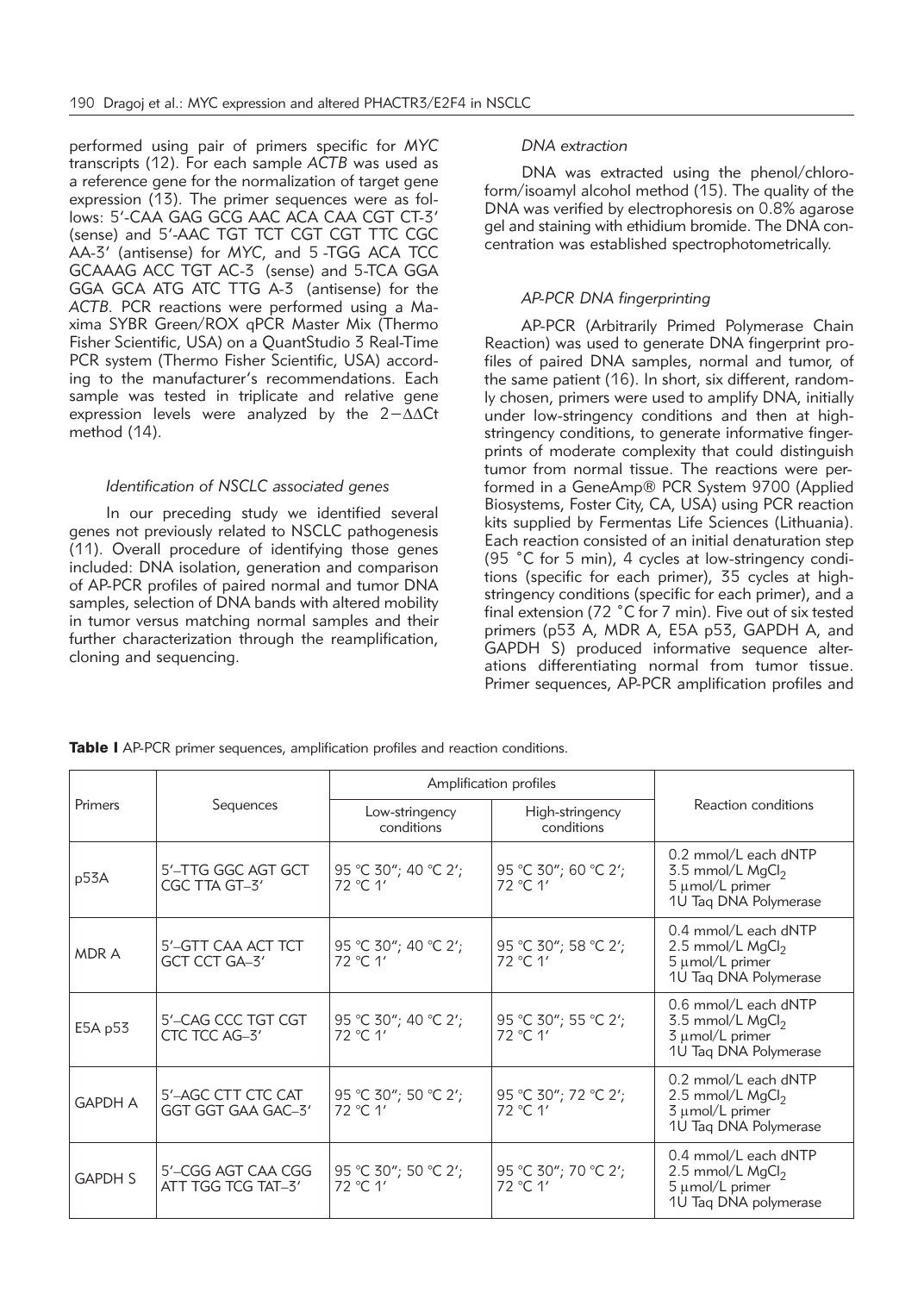reaction conditions are described in our previous publications (16, 11) and summarized in *Table I*. The AP-PCR products were separated on 6–8% non-denaturing polyacrylamide gels and visualized by silver staining.

# *Isolation, cloning and sequencing of altered bands*

Some of the DNA bands with altered mobility, in tumor compared to normal samples, were selected for further characterization. Briefly, PCR amplicons of chosen bands were scrapped from silver stained gels with a hypodermic 22-gauge needle previously soaked in the PCR master mix solution. The needle was dipped in the PCR master mix for 2 min and then discarded. Further reamplification of the PCR products was performed with the same primers used for AP-PCR reactions at high-stringency conditions specific for each particular primer. The obtained products were cloned and sequenced as described (11). In short, the reamplified material was administrated on 1.5% agarose gels, than purified using DNA Extraction Kit (Fermentas Life Sciences, Lithuania) and cloned with GeneJetTM PCR Cloning Kit (Fermentas Life Sciences, Lithuania) according to manufacturers' instructions. After cloning procedure, plasmids were purified using GeneJetTM Plasmid Miniprep Kit (Fermentas Life Sciences, Lithuania). Further, sequencing was performed in both directions on several clones for each selected DNA band on an ABI Prism 3130 Genetic Analyzer automated sequencer (Applied Biosystems, Foster City, CA, USA) using BigDye Terminator v3.1 Cycle Sequencing Kit (Applied Biosystems, Foster City, CA, USA). The obtained sequences were analyzed using BLAST software in the NCBI GenBank and EBI (Sanger Institute) database to identify selected alterations.

## *Statistical analysis*

Significant differences between the data sets were determined by GraphPad Prism 6 software (La Jolla, CA USA) and statistical package R (version 3.1.3 (2015-03-09) Copyright (C) 2015 The R Foundation for Statistical Computing). Paired t-test was used to assess statistical differences in expression level of *MYC* gene between paired tumor and normal sample of each patient. On the other hand, difference in *MYC* relative expression level between total tumor and normal samples was evaluated using unpaired ttest. Fisher exact test was used to examine the relationship between histopathological parameters (histological subtype, grade stage, and lymph node invasion) and *MYC* overexpression. The same statistical analysis was used to study the possible associations between frequencies of *MYC* overexpression and alterations in *PHACTR3* and *E2F4*. Survival analyses were performed by Kaplan & Meier productlimit method. The log rank test was used to evaluate the significance of the difference between pairs of survival probabilities. Overall survival rate was calculated from day one after surgery to the last follow-up examination or death of the patient. The total follow up period was 117 months. Statistical differences were considered significant when *p* value was < 0.05.

## **Results**

#### *MYC gene expression analysis*

Alterations in *MYC* gene expression between tumor and matching normal samples were analyzed by qRT-PCR. *MYC* gene expression was significantly higher in NSCLC samples ( $p=0.018$ ) compared with normal lung samples (*Figure 1*). Specifically, *MYC* gene was overexpressed in 11 out of 30 tumor samples (37%).

*Increased MYC gene expression in relation to histopathological parameters* 

Significance of *MYC* overexpression was initially evaluated in relation to major histopathological parameters: NSCLC subtype, histological grade, stage and lymph node invasion (*Table II*). Statistical analyses revealed that *MYC* overexpression was significantly associated with histological subtype (*p*=0.01). In adenocarcinoma increased *MYC* expression was completely absent (0/9), while in squamous cell carcinoma *MYC* overexpression was more frequently present (11/21, 52.4%).



Figure 1 *MYC* gene expression. Box plot analysis of *MYC* expression level in primary tumor (T) and normal (N) samples. Results are presented as log2 of *MYC* gene expression relative to *ACTB* gene level. \* indicates *p*<0.05 as significant gene overexpression in tumor samples compared to normal samples.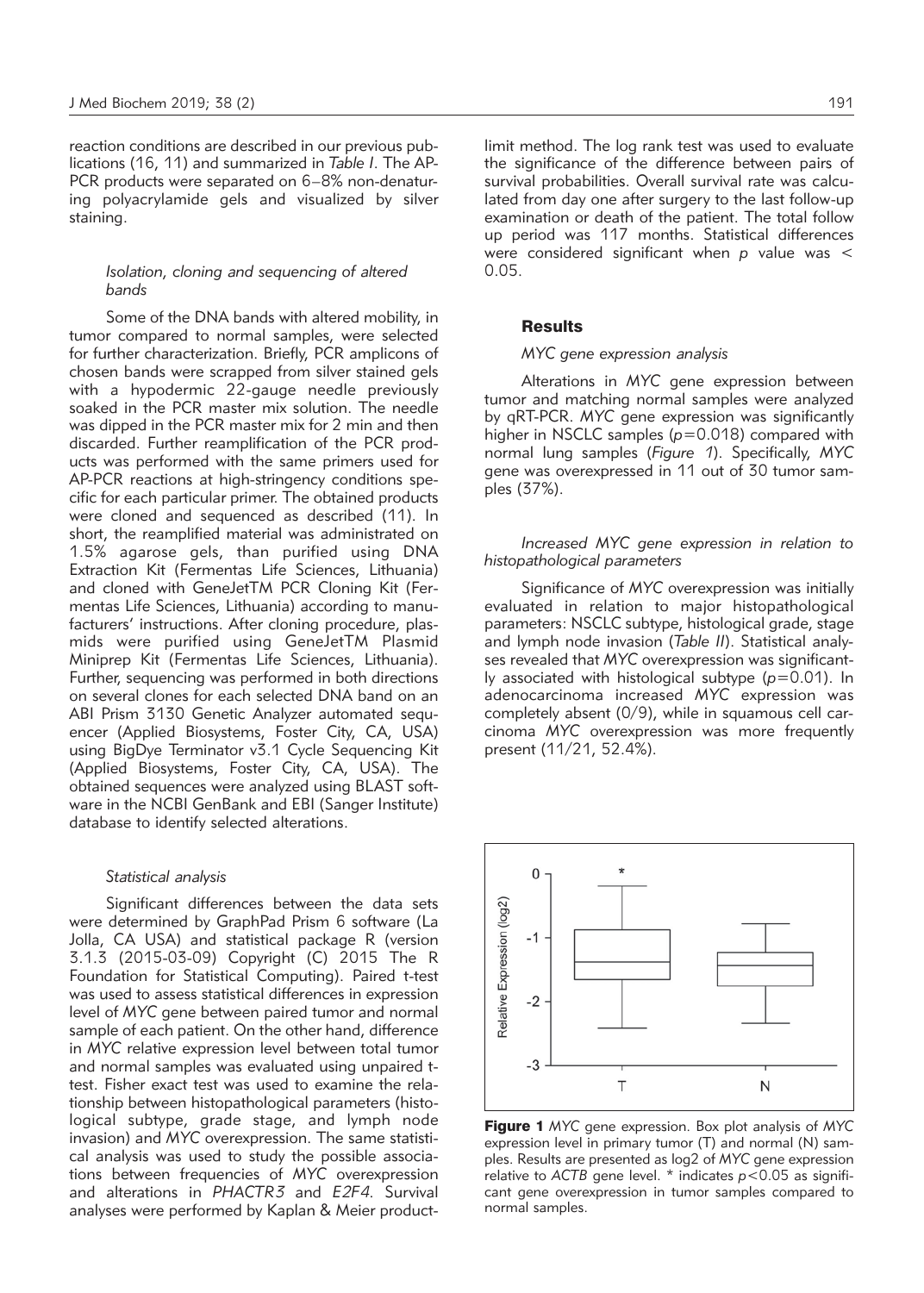|                                 | Total<br>$\mathsf{NP}^\mathsf{b}$ | MYC overexpression |              |                   |  |  |  |  |
|---------------------------------|-----------------------------------|--------------------|--------------|-------------------|--|--|--|--|
| Parameter                       |                                   | Yes<br>NP (%)      | No<br>NP (%) | р<br>value        |  |  |  |  |
| Total                           | 30                                | 11                 | 19           |                   |  |  |  |  |
| NSCLC subtype                   |                                   |                    |              |                   |  |  |  |  |
| Adenocarcinoma                  | 9                                 | 0(0.0)             | 9(100.0)     | 0.01 <sup>c</sup> |  |  |  |  |
| Squamous cell<br>carcinoma      | 21                                | 11 (52.4)          | 10 (47.6)    |                   |  |  |  |  |
| Histological grade <sup>a</sup> |                                   |                    |              |                   |  |  |  |  |
| g1/2                            | 26                                | 11 (42.3)          | 15 (57.7)    | 0.36              |  |  |  |  |
| g3                              | 4                                 | 0(0.0)             | 4 (100.0)    |                   |  |  |  |  |
| Stage                           |                                   |                    |              |                   |  |  |  |  |
| 1/11                            | 16                                | 6(37.5)            | 10 (62.5)    | 1                 |  |  |  |  |
| Ш                               | 14                                | 5(35.7)            | 9(64.3)      |                   |  |  |  |  |
| Lymph node invasion             |                                   |                    |              |                   |  |  |  |  |
| Positive                        | 25                                | 9(36.0)            | 16 (64.0)    | 1                 |  |  |  |  |
| Negative                        | 5                                 | 2(40.0)            | 3(60.0)      |                   |  |  |  |  |

Table II Association between MYC overexpression and histopathological parameters.

<sup>a</sup>g1/2, well to moderately differentiated; g3, poorly differentiated; <sup>b</sup>NP, number of patients per group; <sup>c</sup>bold indicates statistically significant value, *p*<0.05.

*Increased MYC gene expression in relation to gene alterations*

We further examined *MYC* expression in relation to the presence of alterations in *PHACTR3* and *E2F4*. In previous study (11), mutations in these two genes were identified according to sequence data and BLAST search results. Specifically, multiple nucleotide substitutions were detected in *PHACTR3* and *E2F4*.

# *Association between MYC overexpression and altered PHACTR3 gene*

Patients with altered *PHACTR3* gene had more frequently increased *MYC* gene expression (Table III; *p*=0.015). Among six patients with altered *PHACTR3* gene, 5 (83.3%) had increased *MYC* mRNA level, while in 1 patient (16.7%) MYC was not overexpressed. Similar association was present in subgroup of patients with squamous cell carcinoma (*Table III*; *p*=0.035). In this group all patients with *PHACTR3* alterations had overexpressed *MYC*.

# *Association between MYC overexpression and altered E2F4 gene*

*MYC* overexpression in the presence of *E2F4* gene alterations showed the same pattern of conjunction as with the incidence of altered *PHACTR3* gene (*Table III*). Namely, 83.3% of patients with abnormal *E2F4* had overexpressed *MYC* compared to 16.7% of patients that did not show overexpression of this oncogene (*p*=0.015). In squamous cell carcinoma subtype altered *E2F4* exclusively coincided with *MYC* overexpression (100%) while unchanged *E2F4* was predominantly associated with non-overexpressed *MYC* (62.5% versus 37.5%; *p*=0.035).

|                       |           |                    |           | Squamous cell carcinoma |                |
|-----------------------|-----------|--------------------|-----------|-------------------------|----------------|
|                       |           | MYC overexpression |           | MYC overexpression      |                |
|                       |           | Yes                | <b>No</b> | Yes                     | N <sub>o</sub> |
|                       |           | $NPa$ (%)          | NP (%)    | $NPa$ (%)               | NP (%)         |
| PHACTR3<br>alteration | Yes       | 5(83.3)            | 1(16.7)   | 5(100.0)                | 0(0.0)         |
|                       | <b>No</b> | 6(25.0)            | 18 (75.0) | 6(37.5)                 | 10(62.5)       |
| p value               |           | $0.015^{\rm b}$    |           | 0.035                   |                |
| E2F4                  | Yes       | 5(83.3)            | 1(16.7)   | 5(100.0)                | 0(0.0)         |
| alteration            | <b>No</b> | 6(25.0)            | 18 (75.0) | 6(37.5)                 | 10(62.5)       |
| p value               |           | $0.015^{\rm b}$    |           | 0.035                   |                |

Table III Association of overexpressed *MYC* oncogene with altered *PHACTR3* and *E2F4* genes.

<sup>a</sup>NP, number of patients per group; <sup>b</sup>bold indicates statistically significant values, *p*<0.05.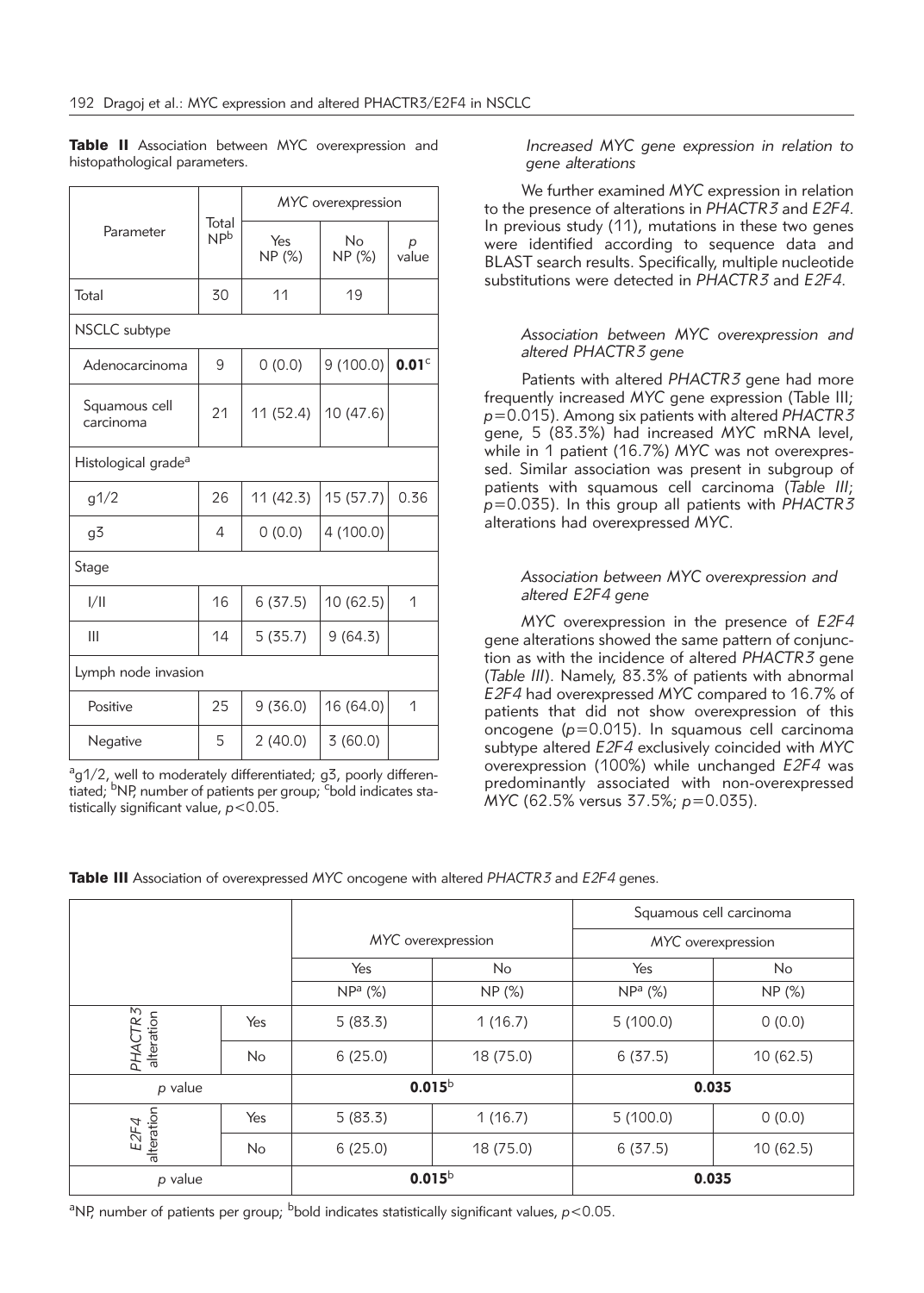*Effects of gene alterations and MYC overexpression on survival rate*

Kaplan-Meier survival curves were analyzed to evaluate the effect of *MYC* gene overexpression in the presence of aforementioned gene alterations on NSCLC patients' survival. When individually examined, *MYC* overexpression did not significantly affect the survival rate (*Figure 2A*; *p*=0.646). However, when considered in combination with altered *PHAC-TR3* and *E2F4*, *MYC* overexpression showed tendency towards shorter survival although did not reach statistical significance. The median survival time was 1 month for patients with overexpressed *MYC* and altered *PHACTR3* or *E2F4* compared to 7.5 months for those with overexpressed *MYC* only (*Figure 2B and C*; *p*=0.138).

## **Discussion**

C-Myc is one of the most important cellular oncogenes necessary for malignant transformation (17). Deregulation of its expression is critical for the pathogenesis of various cancer types, including lung cancer (5). C-Myc protein is overexpressed in 40– 75% of NSCLC patients (6–9). However, data obtained by RT-PCR are not consistent. Wu et al. have reported only 18% NSCLC cases with *MYC* overexpression (18), while Hsu and colleagues have found overexpressed *MYC* in 91% of NSCLC patients' samples (19). In our study, we evaluated *MYC* gene expression by qRT-PCR analysis in 30 NSCLC patients' samples and observed its overexpression in 37% of cases. This result corresponds to most studies on c-Myc protein expression (7, 20). Moreover, we



Figure 2 Kaplan–Meier overall survival analyses. No difference in survival was observed between patients with overexpressed (*MYC*+) and non-overexpressed *MYC* gene (*MYC*-) (A). Patients with overexpressed *MYC* and mutated *E2F4* (*MYC*+/ *E2F4+*) (B) or *PHACTR3* (*MYC*+/ *PHACTR3+*) (C) showed trend of decreased survival compared to those with overexpressed *MYC* only (*MYC*+/ *E2F4-, MYC*+/ *PHACTR3-*).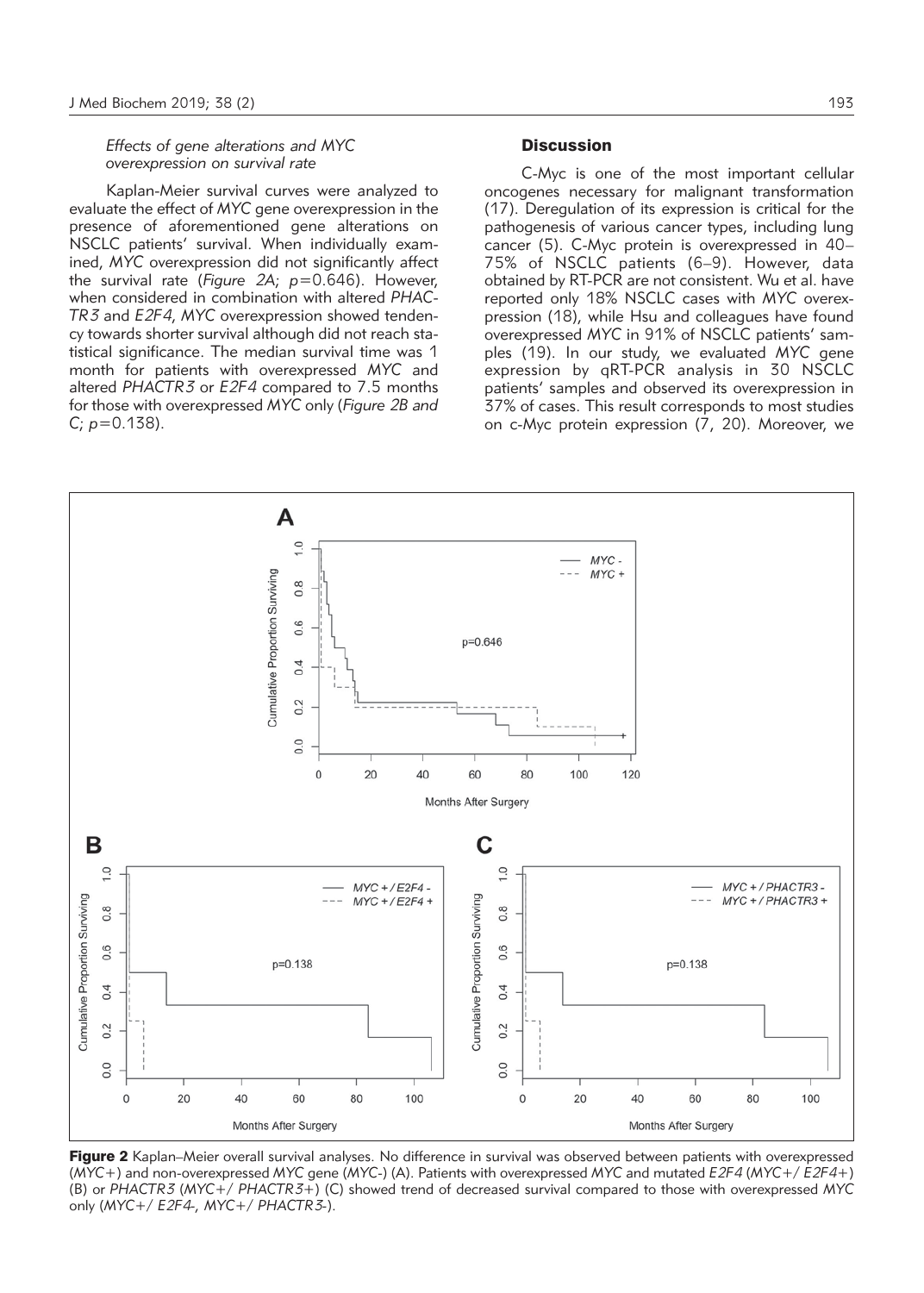have observed for the first time that *MYC* overexpression is a significant characteristic of squamous cell carcinoma subtype rather than adenocarcinoma. C-Myc overexpression was previously shown to be more frequently present in squamous cell carcinoma but without statistical significance (9), while Xu et al. (8) reported it to be significant characteristic of adenocarcinoma.

Major focus of this study was to analyze *MYC* gene overexpression in relation to alterations in genes associated with NSCLC pathogenesis (11). Tested gene alterations, *PHACTR3* and *E2F4* were shown to be associated with *MYC* overexpression. Moreover, these alterations significantly coincide with *MYC* overexpression in squamous cell carcinoma. PHACTR3 (Phosphatase and actin regulator 3/ scaffold-associated PP1 inhibiting protein), also known as scapinin, is a protein phosphatase 1-binding protein associated with nuclear non-chromatin structures (the nuclear matrix or nucleoskeleton) (21). It directly interacts with actin and regulates actin cytoskeleton structures influencing cell spreading and motility (22). At the same time, nuclear F-actin activates transcription of c-Myc through  $Wnt/\beta$ -catenin signaling (23). We speculate that actin could be one of potential interconnections between *PHACTR3* alterations and *MYC* overexpression. In our previous study *PHACTR3* was shown to be altered in 6 out of 30 patients, mostly with squamous cell carcinoma (11). Recently, significance of *PHACTR3* as parameter for non-invasive lung cancer diagnosis was evaluated along with other diagnostic and risk biomarkers (24).

Considering interrelationship between *MYC* overexpression and mutational status of *E2F4* the observed positive association is not surprising. E2F4 is a part of complex involved in repression of *MYC* transcription in response to different signals (25). This transcriptional regulator was shown to be necessary for normal development of lung tissue (26). However, its importance and role in pathogenesis of NSCLC was examined only in our earlier publication (11). In that study, altered *E2F4* was detected in 20% of

## **References**

- 1. Parkin DM, Pisani P, Ferlay J. Estimates of the worldwide incidence of eighteen major cancers in 1985. Int J Cancer 1993; 54: 594–606.
- 2. Torre LA, Bray F, Siegel RL, Ferlay J, Lortet-Tieulent J, Jemal A. Global cancer statistics, 2012. CA Cancer J Clin 2015; 65: 87–108.
- 3. Torre LA, Siegel RL, Jemal A. Lung Cancer Statistics. Adv Exp Med Biol 2016; 893: 1–19.
- 4. Chen BJ, Wu YL, Tanaka Y, Zhang W. Small molecules targeting c-Myc oncogene: promising anti-cancer therapeutics. Int J Biol Sci 2014; 10: 1084–96.

patients, predominantly with squamous cell carcinoma.

The influence of c-Myc overexpression on NSCLC patient survival is inconclusive. Some authors showed c-Myc association with shorter survival (9), while others reported no effects on NSCLC prognosis (7). We observed no significant difference in life span between NSCLC patients with overexpressed and non-overexpressed *MYC* gene. However, the presence of altered *PHACTR3* or *E2F4* along with overexpressed *MYC* contributed to shorter survival but without prognostic significance. Considering our previous results this joint effect of *MYC* and altered genes could be mainly attributed to the significant negative effects of altered *PHACTR3* and *E2F4* genes on NSCLC patients' survival (11).

Overall this study implicates frequent presence of overexpressed *MYC* gene in NSCLC patients and its applicative potential as molecular marker of squamous cell carcinoma. Additionally, the results point out the relevance of overexpressed *MYC* in association with altered *PHACTR3* and *E2F4* genes as joint molecular markers of NSCLC and its specific subtypes. Most importantly, we identified positive associations between *MYC* overexpression and aforementioned gene alterations not previously considered in NSCLC nor other cancer types, therefore opening a novel research perspective in studying c-Myc role in carcinogenesis. In this context, functional interconnection of *MYC* and altered genes will be of particular interest in our further studies.

*Acknowledgements:* This study was supported by the Ministry of Education, Science and Technological Development of the Republic of Serbia (Grant No III41031).

## Conflict of interest statement

The authors stated that they have no conflicts of interest regarding the publication of this article.

- 5. Albihn A, Johnsen JI, Henriksson MA. MYC in oncogenesis and as a target for cancer therapies. Adv Cancer Res 2010; 107: 163–224.
- 6. Dong QZ, Wang Y, Dong XJ, Li ZX, Tang ZP, Cui QZ, et al. CIP2A is overexpressed in non-small cell lung cancer and correlates with poor prognosis. Ann Surg Oncol 2011; 18: 857–65.
- 7. Jiang R, Wang X, Jin Z, Li K. Association of Nuclear PIM1 Expression with Lymph Node Metastasis and Poor Prognosis in Patients with Lung Adenocarcinoma and Squamous Cell Carcinoma. J Cancer 2016; 7: 324–34.